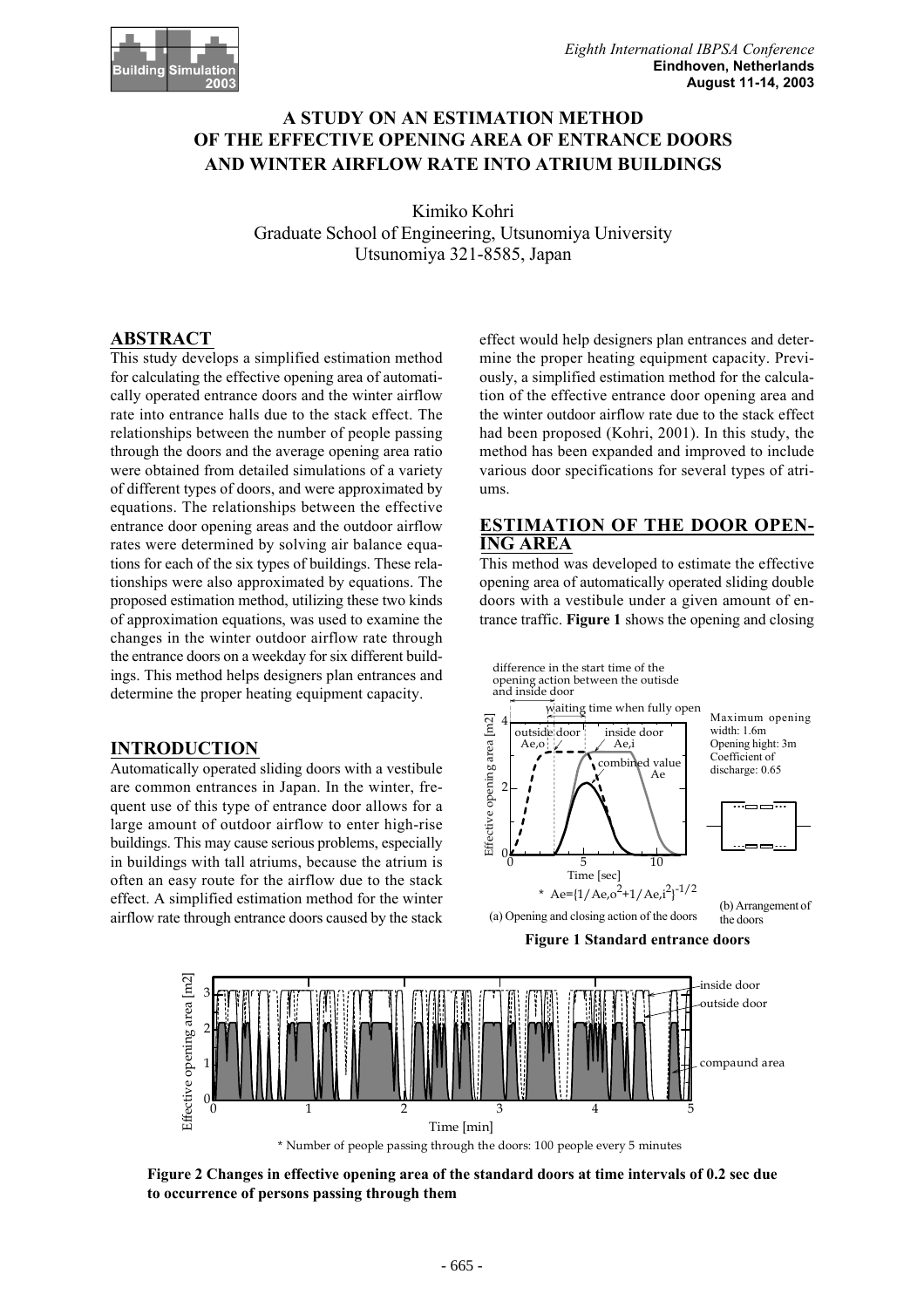actions of a typical entrance door when a person enters a building. These doors are used as the standard doors for the simulations in this study. **Figure 2** presents the results of a detailed simulation in which 100 people pass through the doors every 5 minutes. The effective opening area was calculated every 0.2 seconds and the pattern of people passing through the entrance doors was assumed to be a Poisson distribution. The average effective opening area for a given entrance frequency depends on an averaging period unless the averaging period is enough long. The previous study found that 150 minutes of averaging is necessary for obtaining the average effective opening area that is independent of averaging periods. The effective opening area averaged over 150 minutes for the entrance traffic using the standard doors was obtained from the detailed simulation. The results are shown in **Figure 3**. The average opening area ratio is defined as the ratio of the average effective opening area to the maximum effective opening area. The curve shown in **Figure 3** can be approximated as an exponential polynomial expression and the effective opening area of the doors  $A_e$  (in square meters) can be estimated using the following equations.

$$
A_e = rA_{e,max} \tag{1}
$$

$$
r=I+A_1exp(-a_1X)+A_2exp(-a_2X)
$$
 (2)

where *r* is the average opening area ratio of the doors, *A<sub>emax</sub>* is maximum effective opening area in square meters,  $X$  is the number of people passing through the doors every 5 minutes, and  $A_1$ ,  $A_2$ ,  $a_1$ , and  $a_2$ , are the coefficients of *r.*

The average opening area ratio is affected by variety of factors, such as the maximum opening width of the door, the waiting time when the door is fully open, and the time from when the first door starts to open until the second door starts to open. Approximation equations for each of these factors were generated. The



**Figure 3 Relationship between average opening area ratio and number of people passing through the standard doors**

coefficients for the approximation equations are summarized in **Table 1**. Using the coefficients in **Table 1**, the effective opening area can be easily estimated for 36 different types of doors. The effects of the three door factors on the effective opening area are shown in **Figure 4**. Although the waiting time when the doors are fully open and maximum opening width significantly affect the effective opening area, the difference between the outside and inside door opening start times has only a slight effect.

### **ANALYSIS OF AIR MOVEMENT IN SIX OFFICE BUILDINGS**

Besides entrance door conditions, other factors such as the building height, the indoor/outdoor temperature difference, the presence of elevator shafts, stairwells, and spaces with open ceilings, and the air tightness of the building also affect the outdoor airflow rate due to stack effect. This study focuses on the effect of

#### **Table 1 Coefficients in approximation equations of effective opening area for different types of doors**

Tw: waiting time when fully open [sec]

ΔT: difference in the start time of the opening action between the outside and inside door

*A1* 、 *A2* 、*α1* 、*α2* :Coefficients for calculation of *Ae*

Approximation equations of the average opening area *A e*[m2]

*A e= r* ・ *A emax*  $r=1+A_1 \cdot exp(-a_1 \cdot x) + A_2 \cdot exp(-a_2 \cdot x)$ 

*r*: Average opening area ratio of the doors [-]

*Aemax* : Maximum effective area of the opening [m2]

*x* : The number of people passing through the doors

[person/5minutes]

| Tw     | $\Delta T$ | <b>Wmax</b>      | Coefficients |         |            |            |  |
|--------|------------|------------------|--------------|---------|------------|------------|--|
|        |            |                  | A1           | A2      | $\alpha$ 1 | $\alpha$ 2 |  |
| 1.5    |            | 1.2              | $-1.08$      | 0.08    | 0.006      | 0.007      |  |
|        | 1.5        | 1.6              | $-0.95$      | $-0.05$ | 0.006      | 0.015      |  |
|        |            | 2.0              | $-0.89$      | $-0.11$ | 0.007      | 0.033      |  |
|        |            | 1.2              | $-1.13$      | 0.13    | 0.006      | 0.022      |  |
|        | 3.0        | 1.6              | $-1.09$      | 0.09    | 0.007      | 0.016      |  |
|        |            | 2.0              | $-1.08$      | 0.08    | 0.007      | 0.011      |  |
|        |            | 1.2              | $-1.14$      | 0.14    | 0.006      | 0.035      |  |
|        | 6.0        | 1.6              | $-1.11$      | 0.11    | 0.007      | 0.057      |  |
|        |            | 2.0              | $-1.11$      | 0.11    | 0.007      | 0.051      |  |
|        |            | 1.2              | $-1.22$      | 0.22    | 0.009      | 0.008      |  |
|        | 1.5        | 1.6              | $-1.11$      | 0.11    | 0.010      | 0.009      |  |
|        |            | 2.0              | $-1.08$      | 0.08    | 0.010      | 0.008      |  |
|        |            | 1.2              | $-1.20$      | 0.20    | 0.009      | 0.019      |  |
| $2.5*$ | $3.0*$     | $1.6*$           | $-1.15$      | 0.15    | 0.009      | 0.019      |  |
|        |            | 2.0              | $-1.17$      | 0.17    | 0.010      | 0.016      |  |
|        | 6.0        | 1.2              | $-1.19$      | 0.19    | 0.009      | 0.058      |  |
|        |            | 1.6              | $-1.17$      | 0.17    | 0.009      | 0.057      |  |
|        |            | 2.0              | $-1.23$      | 0.23    | 0.010      | 0.037      |  |
| 3.5    |            | 1.2              | $-1.06$      | 0.06    | 0.012      | 0.007      |  |
|        | 1.5        | 1.6              | $-1.08$      | 0.08    | 0.013      | 0.010      |  |
|        |            | 2.0              | $-1.10$      | 0.10    | 0.013      | 0.015      |  |
|        | 3.0        | 1.2              | $-1.22$      | 0.22    | 0.012      | 0.023      |  |
|        |            | 1.6              | $-1.23$      | 0.23    | 0.013      | 0.021      |  |
|        |            | 2.0              | $-1.14$      | 0.14    | 0.013      | 0.022      |  |
|        |            | 1.2              | $-1.23$      | 0.23    | 0.011      | 0.057      |  |
|        | 6.0        | 1.6              | $-1.21$      | 0.21    | 0.012      | 0.061      |  |
|        |            | 2.0              | $-1.20$      | 0.20    | 0.013      | 0.059      |  |
|        |            | 1.2              | $-1.08$      | 0.08    | 0.017      | 0.015      |  |
|        | 1.5        | 1.6              | $-0.96$      | $-0.04$ | 0.017      | 0.037      |  |
|        |            | 2.0              | $-0.93$      | $-0.07$ | 0.017      | 0.050      |  |
| 5.0    |            | 1.2              | $-1.22$      | 0.22    | 0.017      | 0.030      |  |
|        | 3.0        | 1.6              | $-1.11$      | 0.11    | 0.017      | 0.030      |  |
|        |            | 2.0              | $-1.08$      | 0.08    | 0.017      | 0.033      |  |
|        | 6.0        | $\overline{1.2}$ | $-1.26$      | 0.26    | 0.016      | 0.072      |  |
|        |            | 1.6              | $-1.56$      | 0.56    | 0.018      | 0.036      |  |
|        |            | 2.0              | $-1.31$      | 0.31    | 0.018      | 0.047      |  |

\* standard condition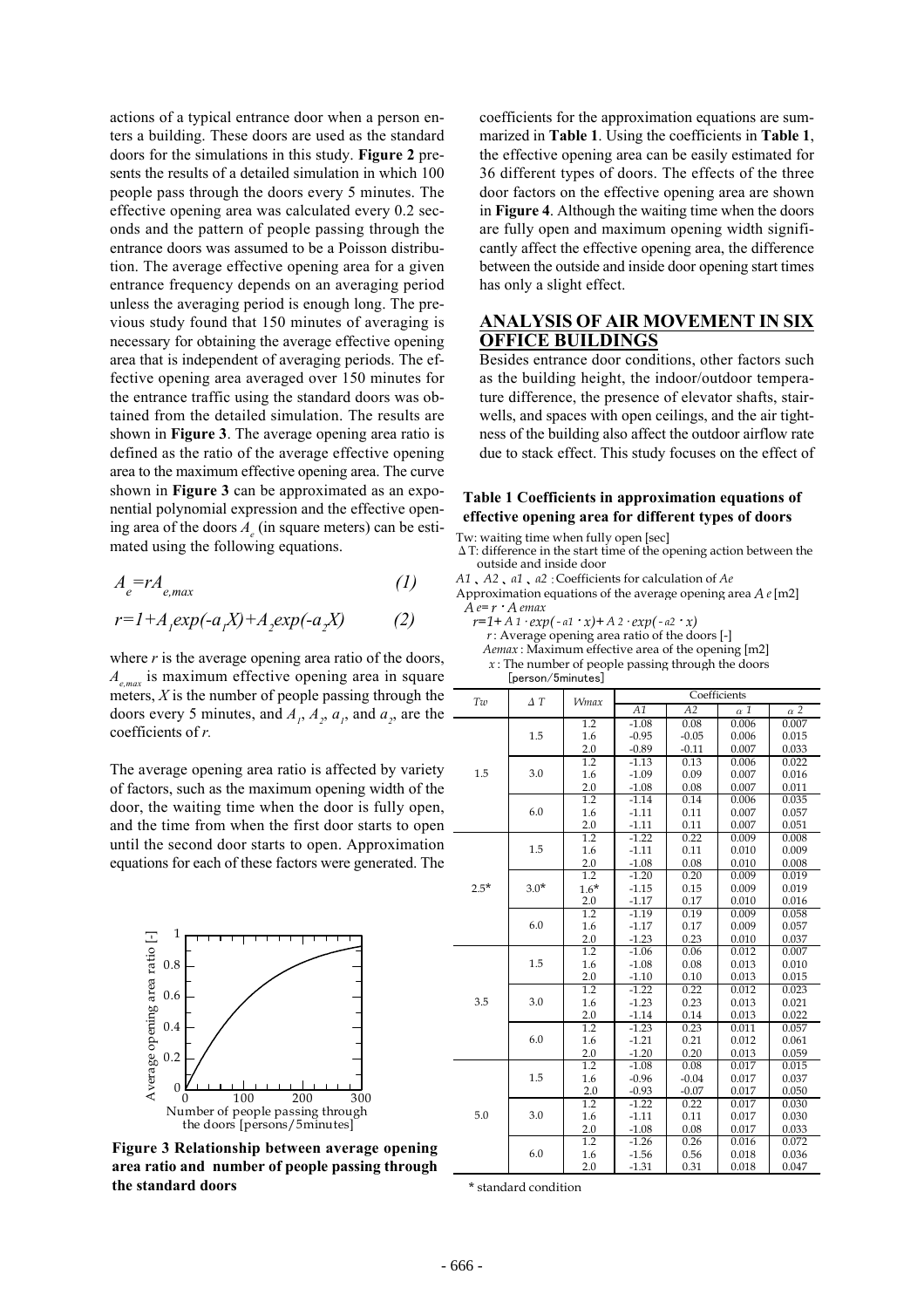

**Figure 4 Relationship between effective opening area and number of people passing through the doors for various doors**

the atrium. In most buildings with atriums, the outdoor airflow rate entering the building is substantially larger than in buildings with no atrium. Atria are often used as entrance halls, thereby providing an easy route for upward airflow due to the winter stack effect.

Airflow balance for a whole building was solved in order to clear the characteristics of winter air movement through each of several atrium buildings. Air pressures at floor level in rooms on each floor and in elevator shafts and stairwells were treated as unknown values. Airflow balance equations for all the spaces in a building were solved simultaneously. In calculation of air leakage rate through exterior walls and interior walls between rooms and an atrium, a flow exponent of 2/3 was assumed and the value of flow coefficient was assumed according to the air tightness of walls. These flow coefficients were presented for Japanese buildings by M. Hayakawa and T. Togari (1989). Crack sizes of doors like room doors, elevator doors and stairwell doors were assumed to be the value obtained from the measurements in an existing office building (Kohri, 2001).

In this study, six different types of 30-story office buildings were used in the simulations, five of them with atriums and one without. All six building types have two entrances on the first floor. A detailed description of each of the building types is provided below.

#### 1) Type S1

Building type S1 has an atrium that is partially open to the adjacent rooms. The atrium is used as an entrance hall and its ceiling is open up to the 30th story. Every floor has a corridor that surrounds the atrium. Both the corridor and the hall to the elevator on each floor are open to the atrium, with a balustrade on the atrium side. Internal walls separate the offices from the corridor.

#### **Table 2 Building schematics and the airflow balance conditions for 6 types of buildings**

| (Building)<br>Number of story above ground: 30<br>Building use: office<br>Total occupants: about 2,000 persons                                                                                                       |
|----------------------------------------------------------------------------------------------------------------------------------------------------------------------------------------------------------------------|
| (Office floor)<br>Floor area: 1,600m2/floor<br>Space volume: 4800m3/floor<br>Area of building envelope: 720m2/floor                                                                                                  |
| (Atrium)<br>Ceiling height: 120m for building type S1, O1 and C<br>60m for building type S2 and O2<br>Space volume: 52,800m3 for building type S1, O1<br>28,800m3 for building type S2 and O2<br>35,400m3 for type C |
| (Air temperature and outside wind)<br>Air temperature: outdoor $0^{\circ}$ C atrium $20^{\circ}$ C<br>office room 22°C<br>elevator shafts and stairwells 18°C<br>Outside wind: absent                                |
| (HVAC system)<br>The effects of HVAC systems are ignored.                                                                                                                                                            |

#### 2) Type S2

Building type S2's atrium is similar to that of building type S1. The difference between the two is that the ceiling of the atrium in building type S2 is only open up to the 15th story.

3) Type O1

Buildings type O1 has an open atrium, meaning that there is no partition between the offices on each floor and the atrium. The atrium is used as an entrance hall and its ceiling is open up to the 30th story.

4) Type O2

Building type O2 has two open atria. The atrium that begins on the first floor and is open up to the 15th story is used as an entrance hall. The other atrium begins on the 16th floor and is open up to the 30th story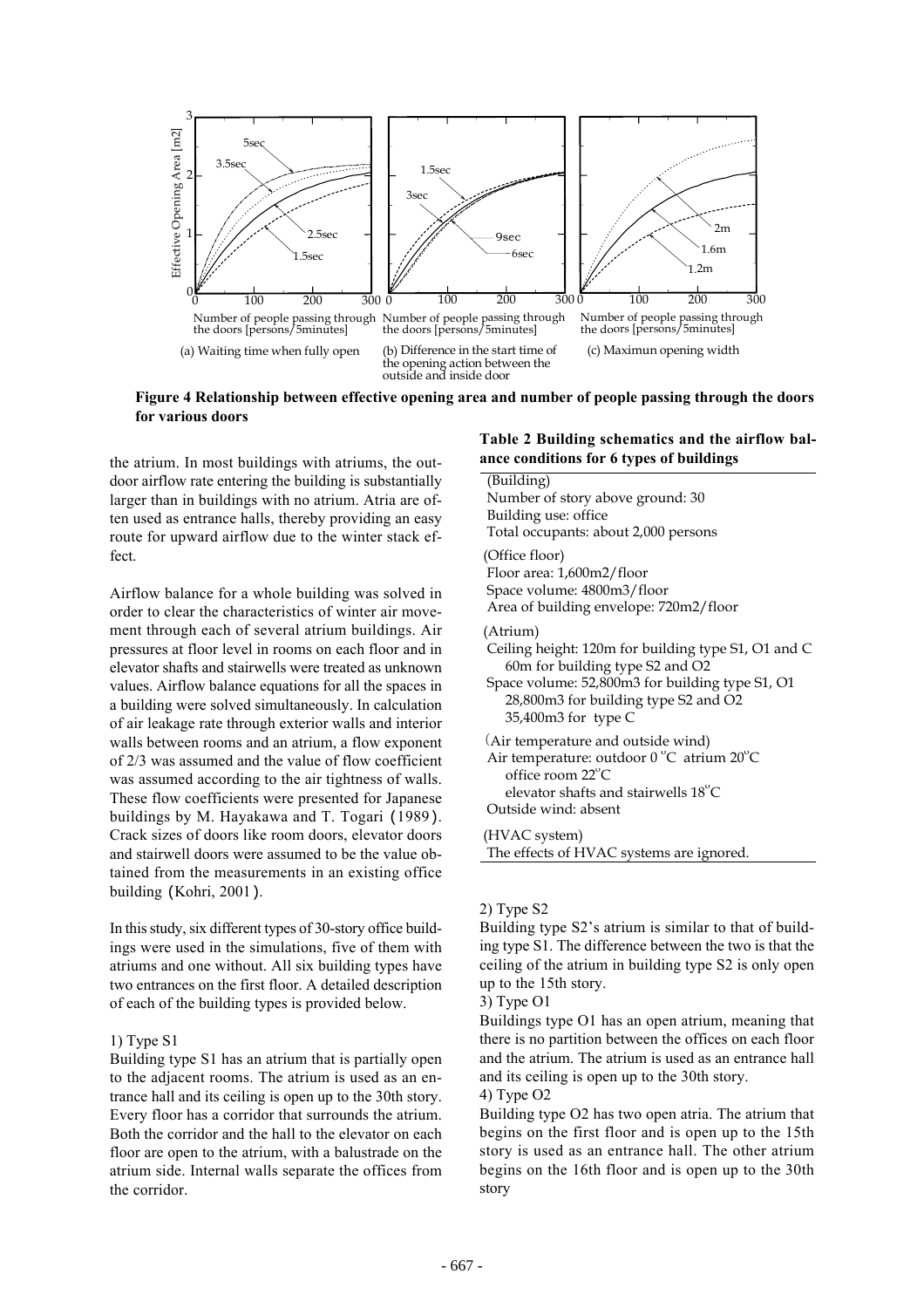#### 5) Type C

Building type C has a closed atrium, meaning that there are partitions between the atrium and the offices on every floor. The atrium is used as an entrance hall and its ceiling is open up to the 30th story.

6) Type N

Building type N has neither an atrium nor any room with an open ceiling.

**Table 2** details the building schematics and the airflow balance conditions that will be used in the simulations. The intended use of the proposed estimation method is for determining the heating equipment's load requirements. In this paper, the building is assumed to be located in Tokyo and, therefore, the indoor and outdoor temperatures are typical heating design values used in the Tokyo area. For the purposes of this simulation, the outside wind is assumed to be absent and the effects of heating, ventilation and air-conditioning (HVAC) systems are ignored. Data for the air leakage through the doors and walls are given in **Table 3**. Before the relationship between the door effective opening area and the outdoor airflow rate was obtained, the air movement characteristics in the building due to the stack effect were analyzed using simulations. In this analysis, the total effective opening area of the two entrance doors is assumed to be 2 square meters. This opening area is the value based upon 140 people passing through two standard doors.

**Figure 5** shows the floor plan and the airflow circuit network of building type S1. 38 unknown pressure locations are identified, including three in the elevator shafts and two in the stairwells. Airflow balance equations were used to determine the pressure values for these 38 spaces. **Figure 6** presents the airflow balance in both the atrium and the offices on each floor. In this study, the airflow rate in and out of a space is expressed as an air exchange rate in terms of air changes per hour (ACH). This value that defines the airflow rate relative to the volume of the offices on a typical floor. In building type S1, the main route of the upward airflow is through the atrium. The outdoor air enters the atrium through the entrance doors, and then the atrium air moves to the rooms above the 9th floor. The elevator shaft and stairwell air temperatures are assumed to be slightly lower than that of the atrium. The atrium air moves into the shafts through doors on the higher floors. The shaft air moves into the atrium through doors on the lower floors.

**Figure 7** shows the results of the simulation for building type N. The airflow moves out of the lower elevator shafts and into the higher elevator shafts on the 15th floor. The results of the simulations for building types O1, O2, C, and S2 are shown in **Figures 8-1**, **8- 2**, **8-3** and **8-4**, respectively. The air movement characteristics of building type O1 are similar to those for

#### **Table 3 Data for air leakage**

| (a) Effective opening area of doors          |  |
|----------------------------------------------|--|
| Ae: effective opening area of each door [m2] |  |

|                       | -0               |                          |
|-----------------------|------------------|--------------------------|
| Door                  | Ae               | Number of door           |
| Elevator door         | 0.035            | 9 on 1F and 15F          |
|                       |                  | 1 on B1F                 |
|                       |                  | 5 on each of the other   |
|                       |                  | floors                   |
| Stairwell door        | 0.010            | 2 on each floor          |
| Room door             | 0.056            | 4 on each floor          |
| (b) walls             |                  |                          |
| Wall                  | <b>Tightness</b> | Wall area [m2/floor]     |
|                       |                  |                          |
| Exterior walls        | Average          | 440 for building type C  |
| in the room           |                  | 400 for the other type   |
| <b>Exterior</b> walls | Tight            | 80 for building type S1, |
| in the atrium         |                  | $O1$ and $O2$            |
|                       |                  | 240 for building type S2 |
| Interior walls        | Average          | 280 for building type C  |
| between the           |                  |                          |
| rooms and             |                  |                          |
| the arium             |                  |                          |

Note) Air leakage rate through walls Q [lit/s・m2] was obtained from the following equation.

 $Q=K\cdot\Delta P^{\wedge}(1/1.5)$ 

Where, K: flow coefficient  $[\text{lit}/(\text{s}\cdot\text{m2}\cdot\text{Pa}/(1/1.5))]$  K=0.043, 0.086, 0.173 for tight, average, leaky walls, respectively.

building type S1, with the main upward airflow route through the atrium. In building type O2, the air flows out of the lower atrium and flows into the higher atrium via the elevator and stairwell shafts. In building type C, the upward airflow through the atrium and the upward airflow through the shafts run parallel to each other. In building type S2, the air flows from atrium into the shafts and into the rooms above the 15th floor.

In these simulations, the air leakage characteristics of walls and doors were assumed to be the reasonable value based on the results of the previous studies. It is difficult to directly verify the simulated value of airflow rate with measured value because of difficulty of measurement of airflow rate such as outdoor airflow rate entering through large openings at entrances and airflow balance in a whole building. Further study is necessary in order to clear the detail of air leakage characteristics of building component, especially inner walls and partitions.

### **ESTIMATION OF THE OUTDOOR AIR-FLOW RATE THROUGH ENTRANCE DOORS**

These simulations were performed in order to obtain the relationship between the effective opening area of the entrance doors and the airflow rate through them. The results are shown in **Figure 9**. When the effective opening area is equal to 2 square meters, the outdoor airflow rate for building types O1 and S1 was found to be about five times higher than in building type N. For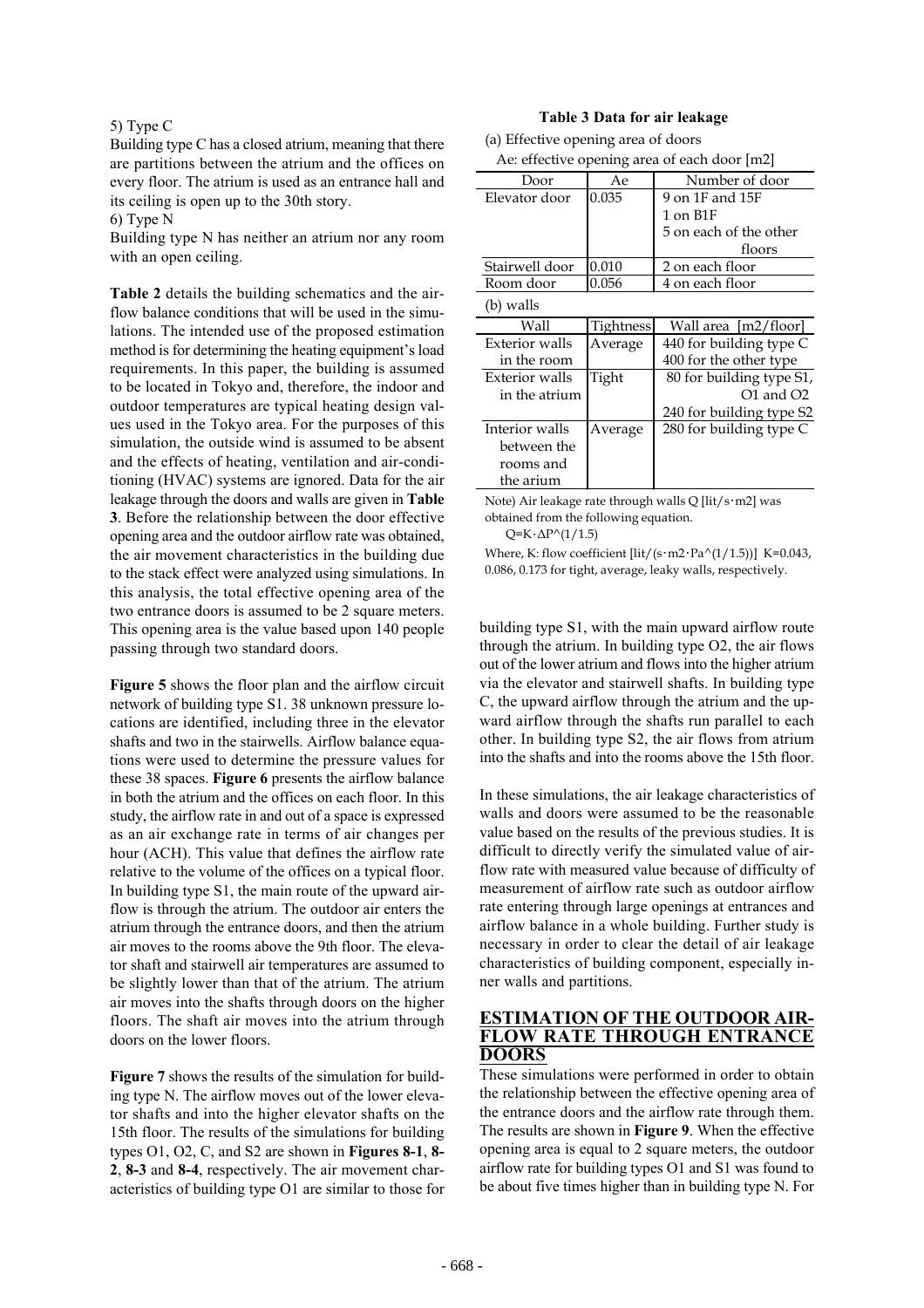

**Figure 5 Floor plan and airflow circuit network of building typ S1**



\* all the air exchange rates in this paper is defined as the airflow rates relative to the space volume on a typical floor.





**Figure 7 Airflow balance due to stack effect for building type N**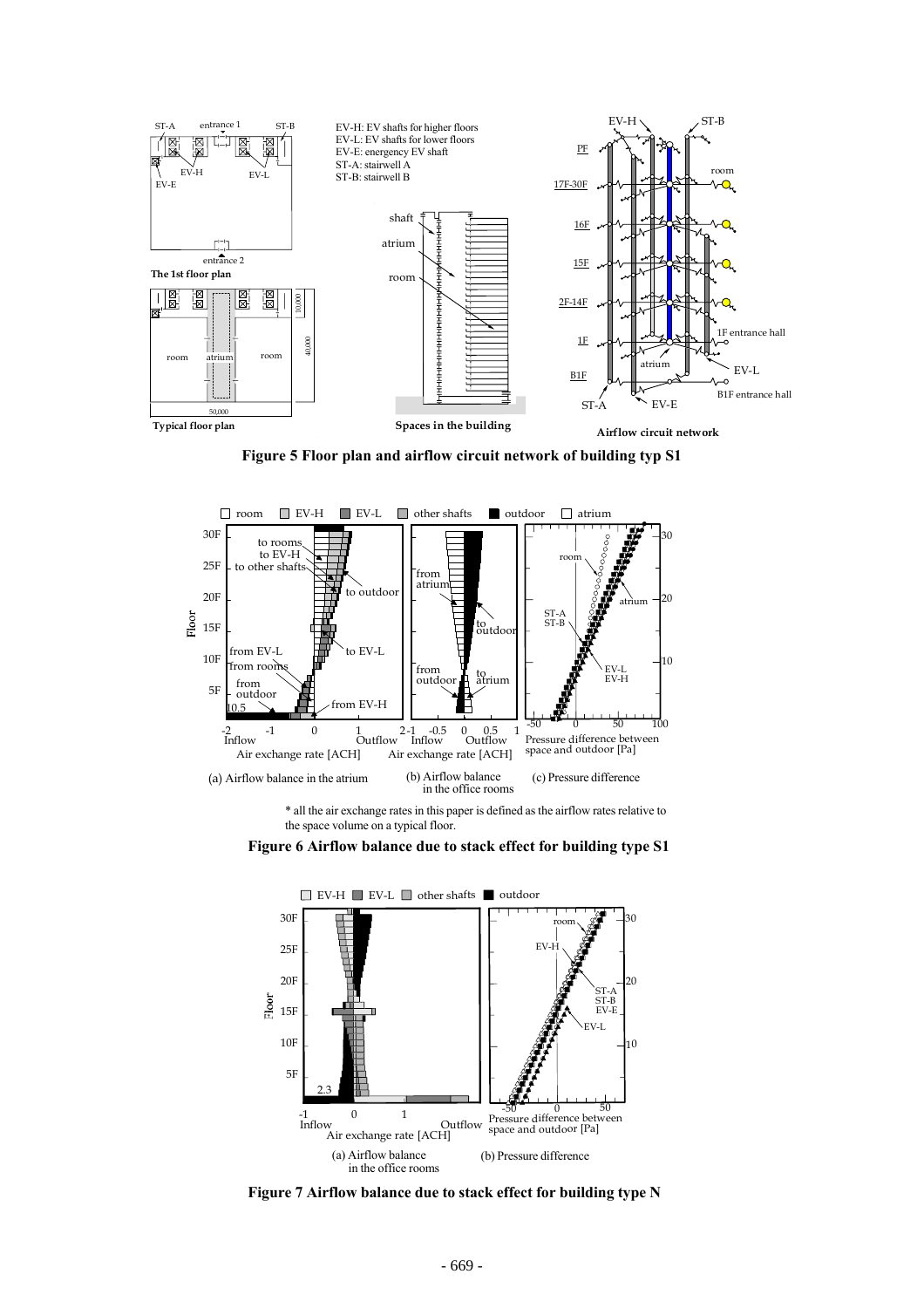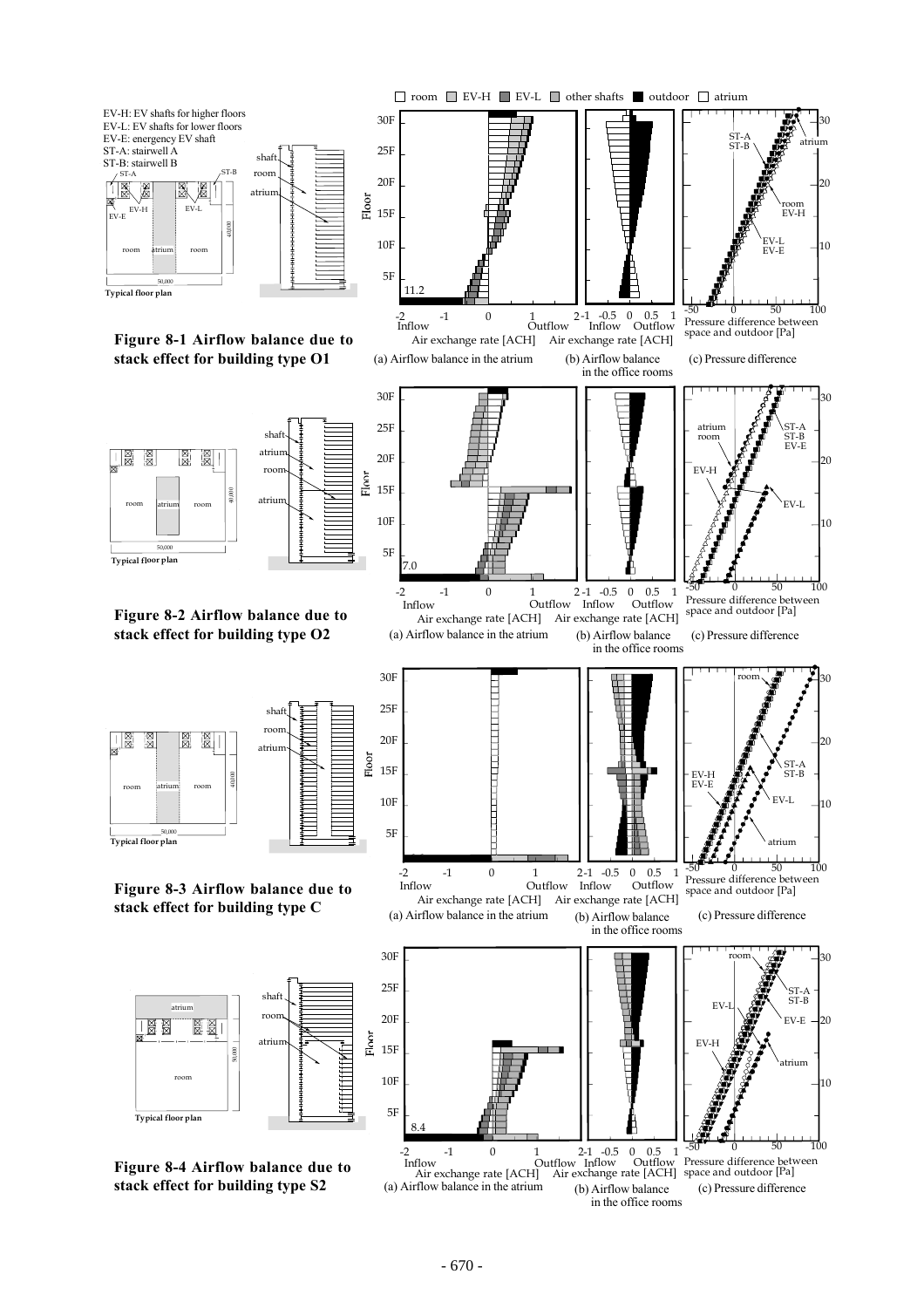

**Figure 9 Relationship between effective opening area of entrance doors and winter outdoor airflow rate through them for 6 types of building**

**Table 4 Coefficients in approximation equations of outdoor airflow rate through entrance doors**

| $Q = B_0 - B_1 e^{-\beta_1 R} - B_2 e^{-\beta_2 R} [R < R_0]$                             |       |       |      |           |           |       |         |      |  |
|-------------------------------------------------------------------------------------------|-------|-------|------|-----------|-----------|-------|---------|------|--|
| $Q = C_1 R + C_2 [R \ge R_0]$                                                             |       |       |      |           |           |       |         |      |  |
| Q: Air exchange rate of outdoor air through                                               |       |       |      |           |           |       |         |      |  |
| entrance                                                                                  |       |       |      |           |           |       |         |      |  |
| doors (relative to the space volume on typical<br>floor [ACH]                             |       |       |      |           |           |       |         |      |  |
| R: Total opening area of the entrance doors [m2]                                          |       |       |      |           |           |       |         |      |  |
| $B0, B1, B2, \beta1, \beta2, R0, C1, C2$ : Coefficients in the<br>approximation equations |       |       |      |           |           |       |         |      |  |
|                                                                                           |       |       |      |           |           |       |         |      |  |
|                                                                                           | $B_0$ | $B_1$ | B,   | $\beta_1$ | $\beta_2$ | $R_0$ | $C_{1}$ | C,   |  |
| Type-S1                                                                                   | 16.10 | 13.90 | 2.20 | 0.42      | 0.77      |       |         |      |  |
| Type-O1                                                                                   | 20.00 | 16.40 | 3.55 | 0.31      | 0.63      |       |         |      |  |
| Type-C                                                                                    | 7.50  | 2.38  | 5.12 | 0.50      | 1.37      |       |         |      |  |
| Type-O2 11.00                                                                             |       | 9.90  | 1.10 | 0.43      | 0.81      |       |         |      |  |
| Type-S2                                                                                   | 11.50 | 8.29  | 3.21 | 0.46      | 1.04      |       |         |      |  |
| Type-N                                                                                    | 2.35  | 0.51  | 1.84 | 0.77      | 4.00      | 5.00  | 0.38    | 0.45 |  |

building type S2, the outdoor airflow rate was found to be about four times higher, and for building types C and O2 about three times higher. When the effective opening area is larger than 5 square meters for building type N, the height of the atrium's neutral pressure level is lower than the height of the entrance door, causing the outdoor flow rate into the entrance hall to increase. The relationship between the entrance door effective opening area and the outdoor airflow rate was approximated using the equations shown in **Table 4**. The outdoor airflow rate through the entrance doors can be easily estimated using the approximation equations for the six types of buildings.

## **EXAMINATION WITH PROPOSED METHOD**

Using the data obtained by observing the entrance traffic in an existing office building, the proposed method was used to make changes to the effective opening area and the outdoor airflow on a winter weekday. The results of these calculations are shown in **Figure**



**Figure 10 Changes in effective opening area of entrance doors and outdoor airflow rate through them on a winter day**

**10**. Throughout the day, the effective opening area of the entrance doors fluctuates between 1 and 3.5 square meters. Although the outdoor airflow rate for building type N is almost a constant 2 ACH, the rates for the other building types widely fluctuate. These values can reach three to six times as high as those for building type N. In fact, the outdoor airflow rate for building types O1 and S1 just before work and during lunchtime is over 10 ACH

## **CONCLUSION**

1) The effective opening area estimation method for entrance doors at a given traffic level was expanded to be applicable to 36 different types of doors.

2) An estimation method for calculating the winter outdoor airflow rate through entrance doors was presented for six different types of buildings.

3) An example calculated the changes in the outdoor flow rate through the entrance doors on a winter day using the proposed method. Although the